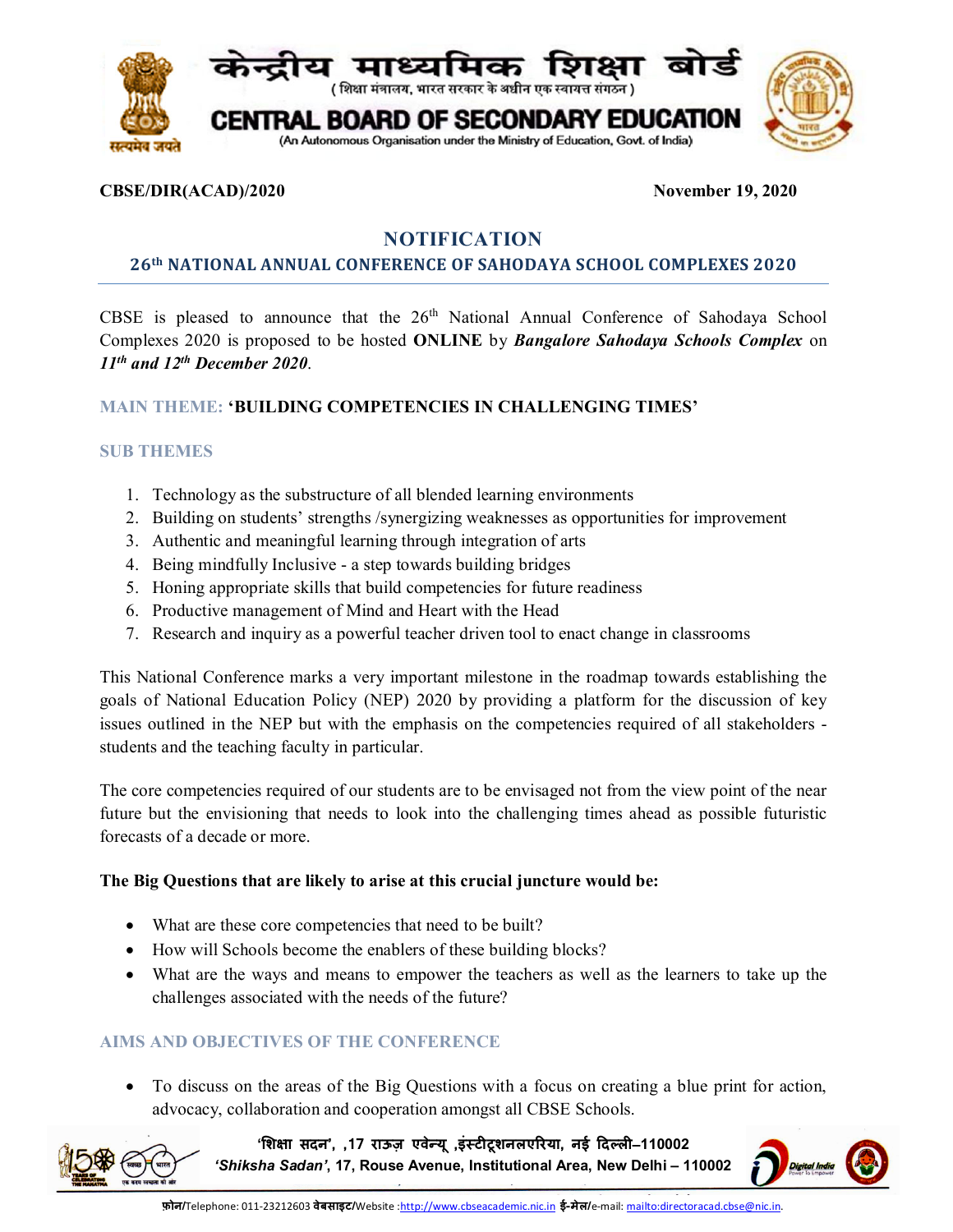

- To provide a forum for the presentation and discussion of various aspects that are designed into Sub-Themes as given.
- To enable direct interaction amongst the participants and the experts with opportunities for exploring the various dimensions of the themes in focus.

## **SESSIONS**

There will be plenary sessions that will focus on the following areas:

- Need of competencies in connecting the world
- Development of attitudes, skill, knowledge the need of the day?
- Principal as Change Maker

All the sessions will thereby ensure facilitated discussions and reflections on key messages that emerge to provide pathways to move forward with clarity and confidence.

**Summary Session and key learnings:** The Conference will close with a summary of the takeaways from each session in the form of resolutions that will provide pathways for further actionable.

## **REGISTRATION**

Please register **online at** <http://nationalsahodayaconference.nowvirtual.live> for participation in the 26th National Annual Conference of Sahodaya Schools Complexes 2020. The last date for online registration is 5<sup>th</sup> December 2020. The participants will have to pay online Rs.750/- as the registration fee (non-refundable). Participation fee collected by the host Sahodaya will be subject to third party audit as laid down by the Board.

## **e-MAGAZINE**

An e-magazine *'Samarthan-Endorsing Empowerment'* will be released to showcase the intellectual output of teachers and Principals on a variety of topics on the theme of the conference. **Articles, innovative practices in schools and case studies from schools based on the sub themes mentioned above are welcome**.

## **I. Guidelines for the submission of Articles**

- 1. The article should be maximum of 1000 words and prefaced with an abstract of 100 words.
- 2. Only one article can be submitted from each school.
- 3. The contributors can be from any faculty in the school system and can choose from any one of topics mentioned above.
- 4. The work has to be an original contribution. No plagiarized work will be accepted.
- 5. The articles can be either in Hindi, English or Kannada.
- **6.** The articles are to be submitted as a single file in **MS WORD** format **(Pdf format will not be**

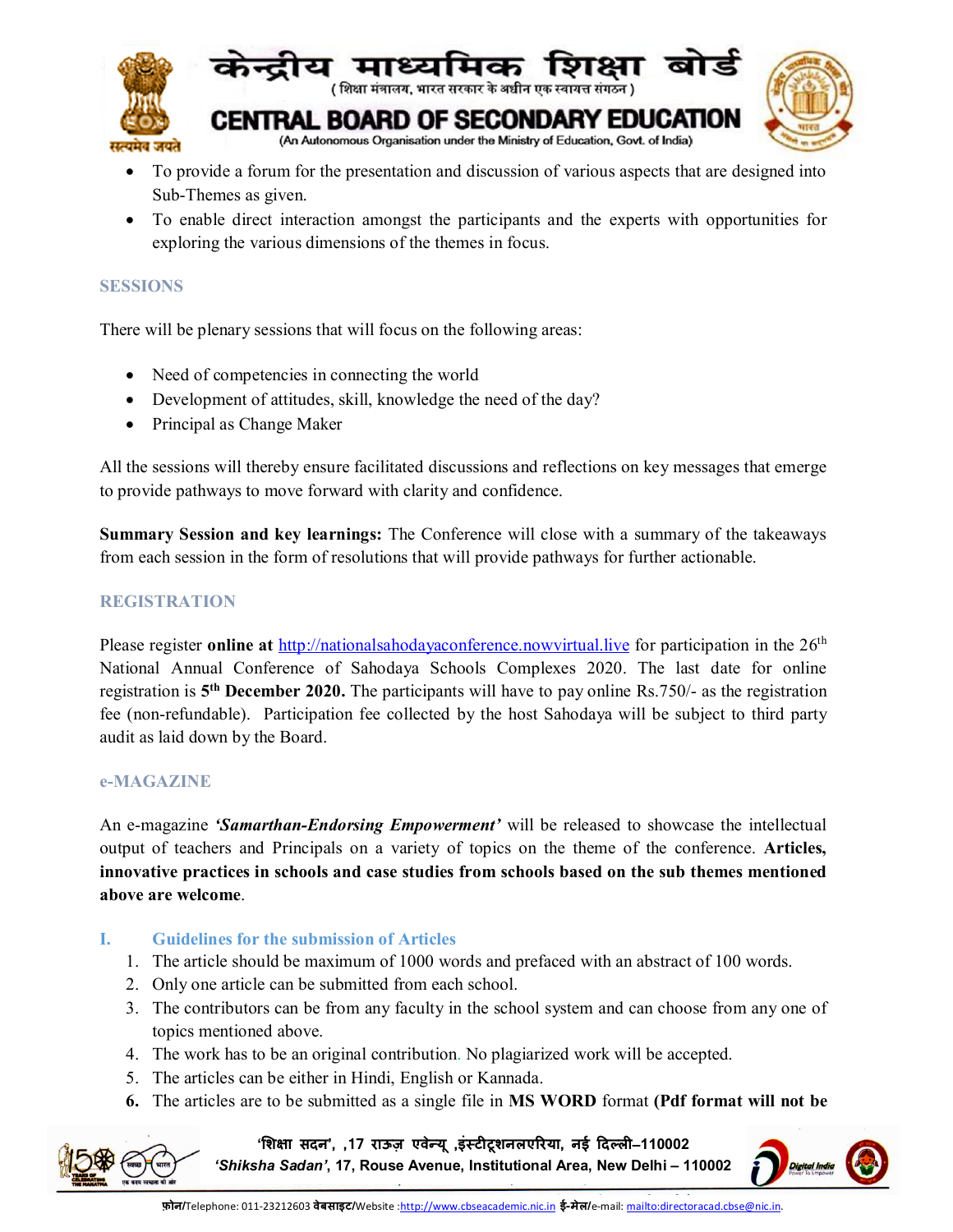

**accepted)** in Calibri font size 12 with 1.5 line space.

- 7. The article should include the following
	- a. The topic, name of the contributor: Principal / teacher and the name of the school with address.
	- b. Certificate of originality from the Head of the Institution in case of a Teacher and from the Director/Manager of the school in case of a Principal is mandatory.
	- c. Bibliography
- 8. Please submit the article in the format given on the link <https://forms.gle/jTQ8HxNsu361qmUs9> **on or before 28th November 2020**.
- **II. Guidelines for submission of Innovative Practices** 
	- 1. Only one Innovative practice can be submitted from a school.
	- 2. The contributors can be from any faculty in the school system and can choose any one of topics mentioned in the sub theme.
	- 3. The work has to be original. No plagiarized work will be accepted.
	- 4. The Innovative Practice is to be submitted as a single file in MS WORD format (Pdf format will not be accepted) in Times New Roman, font size 12 with 1.5 line space.
	- 5. Format for the Innovative Practice:
		- a. Title of the innovative practice
		- b. Area of the innovative practice
		- c. Objective or reason for selection of this practice/strategy
		- d. Description of the practice/strategy used
		- e. Impact of the practice on the target group
		- f. Scope for further improvement
		- g. Endorsement of original work
	- 6. Please submit your contribution as per the guidelines and format given at the link <https://forms.gle/F9P8rnHdrKGjf9it9> **on or before 28th November 2020.**

# **III. Guidelines for Case Studies**

- 1. Only one Case Study can be submitted from a school.
- 2. The contributors can be from any faculty in the school system and can choose any one of topics mentioned in the sub theme.
- 3. The work has to be original. No plagiarized work will be accepted.
- 4. The maximum word limit is between 250 and 500 words. The evidence can be in the form of photographs, videos (to be uploaded on YouTube and link to be provided in the word document uploaded), statistics or authentic publications.
- 5. The case study can be either in English or Hindi or Kannada.
- 6. The case study is to be submitted as a single file in MS WORD format (Pdf format will not be accepted) in Times New Roman, font size 12 with 1.5 line space.
- 7. The word format should include: (a) Abstract (b) Identification of the problem/challenging

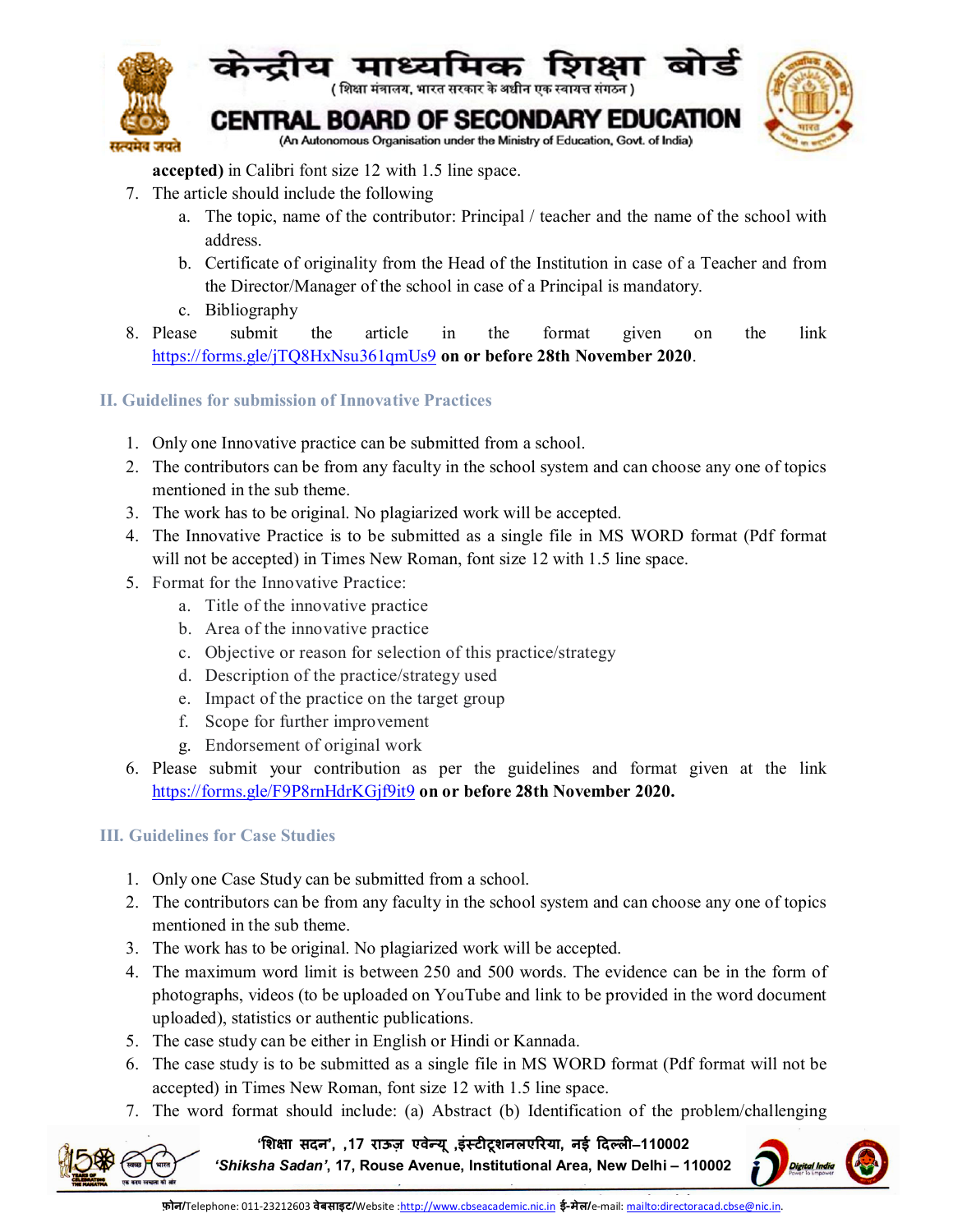

situation/issue to be resolved and analysis of the problem (c) Objectives and Planning done (d) Implementation, challenges faced and possible alternatives decided (f) Resources involved (both Human and Material)

8. Please submit the case study as per the guidelines and format given at the link <https://forms.gle/1acK5LVWs6V85p3H6> **on or before 28th November 2020.**

## **Please note:**

- 1. Entries received after the mentioned deadlines will not be accepted.
- 2. Hard copies will not be accepted for any of the above.
- 3. The Editorial Team reserves the right to determine the eligibility of the entries.

For detailed information and registration, please visit the website <http://nationalsahodayaconference.nowvirtual.live>

For any queries, please contact at 7760285000 **or** send an email to [bangaloresahodaya@gmail.com](mailto:bangaloresahodaya@gmail.com)

**(Dr. Joseph Emmanuel) Director (Academics)**

Copy to:

- 1. The Commissioner, Kendriya Vidyalaya Sangathan, 18-Institutional Area, Shaheed Jeet Singh Marg, NewDelhi-16.
- 2. The Commissioner, Navodaya Vidyalaya Samiti, B-15, Sector-62, Institutional Area, Noida 201309
- 3. The Director of Education, Directorate of Education, Govt. of NCT of Delhi, Old Secretariat, Delhi-110054
- 4. The Director of Public Instructions (Schools), Union Territory Secretariat, Sector 9, Chandigarh-160017
- 5. The Director of Education, Govt. of Sikkim, Gangtok, Sikkim–737101
- 6. The Director of School Education, Govt. of Arunachal Pradesh, Itanagar –791111
- 7. The Director of Education, Govt. of A&N Islands, Port Blair -744101
- 8. The Director, Central Tibetan School Administration, ESSESS Plaza, Community Centre, Sector 3,Rohini
- 9. The Additional Director General of Army Education, A Wing, Sena Bhawan, DHQ, PO, New Delhi-110001